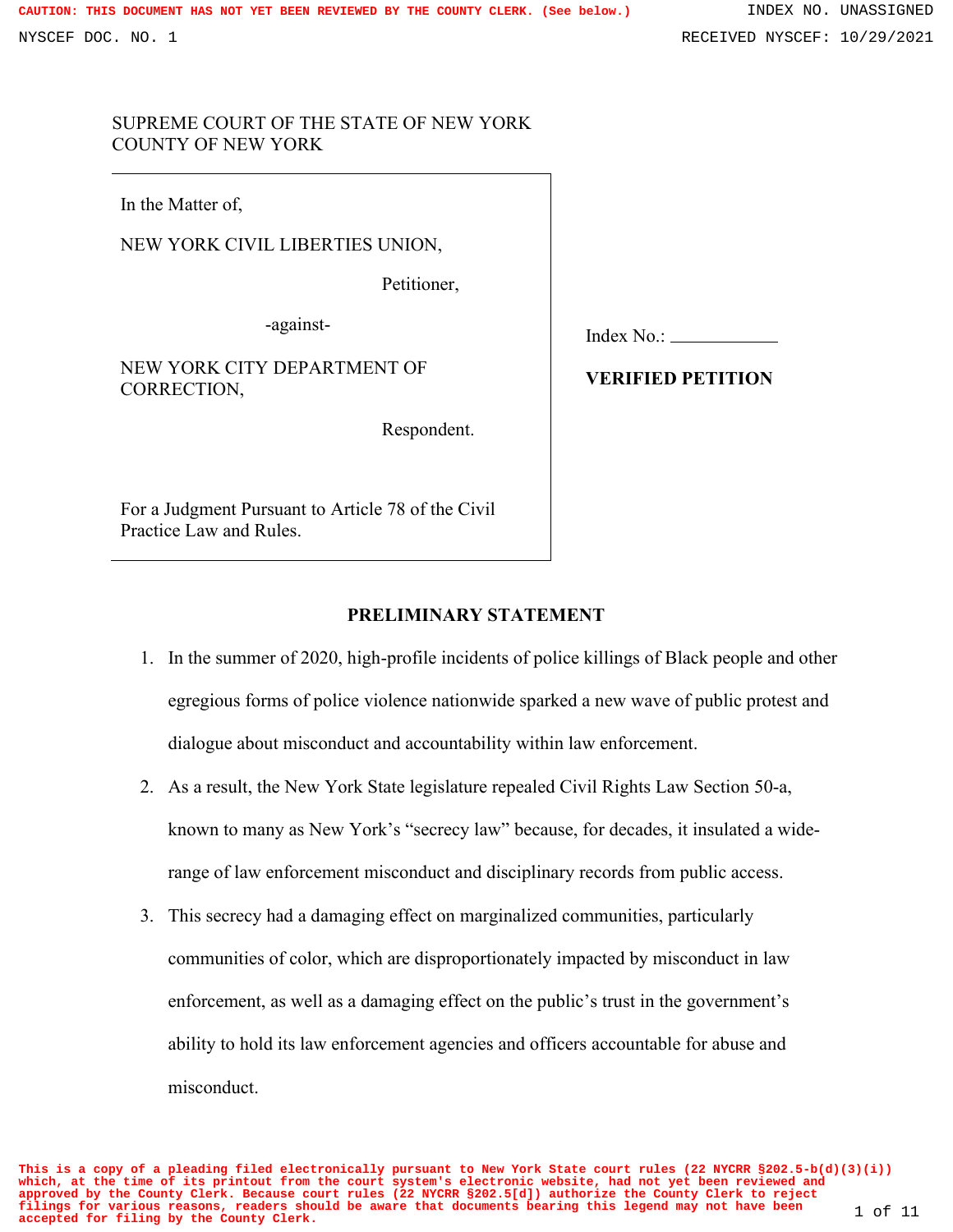- 4. While much of the attention around the repeal of section 50-a focused on misconduct and disciplinary records held by police departments, the public's call for a new era of transparency and accountability applied with equal force to corrections officers and agencies.
- 5. Unlike police officers, corrections officers exclusively operate outside of the public arena, while suffering from many of the same pressing institutional problems plaguing police departments and other law enforcement agencies—reports of systemic violence and abuse and high levels of impunity that disproportionately and gravely harm people from marginalized communities.
- 6. Thus, following section 50-a's repeal, on April 30, 2021, the New York Civil Liberties Union submitted a detailed yet narrow request under the Freedom of Information Law to the New York City Department of Correction for records relating to the department's misconduct and disciplinary databases. Specifically, the request sought electronic databases that the NYC DOC maintains to collect and organize reports of employee misconduct and discipline, including at least one database that is partly publicly available, as well as records identifying and describing the databases.
- 7. In response, the NYC DOC violated its obligations under FOIL by failing to respond to the request within a reasonable amount of time, failing to produce a single record, and failing to respond to the NYCLU's subsequent administrative appeal.
- 8. In light of the current crisis at the NYC DOC facilities on Rikers Island, the respondent's failure to adhere to its obligations under FOIL comes at a time when the public's interest in information on how the NYC DOC operates has reached a critical point.

2

**This is a copy of a pleading filed electronically pursuant to New York State court rules (22 NYCRR §202.5-b(d)(3)(i)) which, at the time of its printout from the court system's electronic website, had not yet been reviewed and approved by the County Clerk. Because court rules (22 NYCRR §202.5[d]) authorize the County Clerk to reject filings for various reasons, readers should be aware that documents bearing this legend may not have been accepted for filing by the County Clerk.** 2 of 11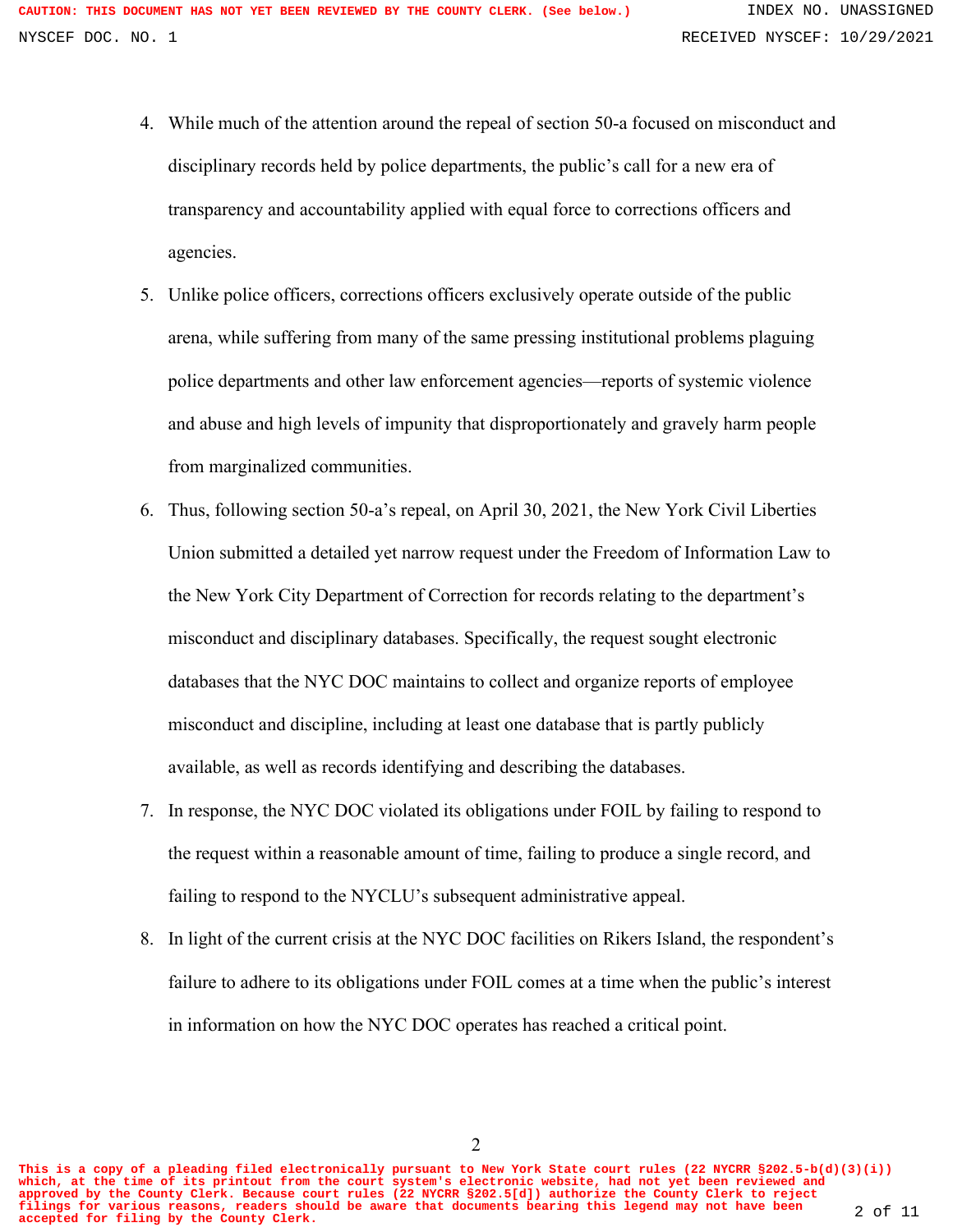- 9. The chaotic and dysfunctional situation at Rikers Island is one in which individuals are subjected to grossly inhumane conditions, including egregious violence by staff and some detained individuals who operate in the absence of staff intervention, and deteriorating facilities that help facilitate such violence and put the health and well-being of detained individuals at high risk.<sup>1</sup> Thus, the NYC DOC's failure to respond to the request at this moment in particular undermines FOIL and the repeal of section 50-a's purpose of increased transparency, as well as the public's enormous interest in monitoring and holding accountable its correctional institutions.
- 10. Having exhausted administrative remedies, the NYCLU now seeks judicial relief to compel the NYC DOC to respond to the FOIL request and produce promptly all responsive records.
- 11. The NYCLU also seeks an award of attorney's fees and costs in light of the NYC DOC's failure to adhere to FOIL's statutory requirements.

#### **VENUE**

12. Pursuant to CPLR 7804 [b] and 506 [b], venue in this proceeding lies in New York County, in the judicial district in which the respondent took the action challenged here and where the office of the respondent is located.

### **PARTIES**

13. The New York Civil Liberties Union ("NYCLU" or "petitioner") is a not-for-profit corporation that seeks to defend civil rights and civil liberties on behalf of individuals who have experienced injustice and to promote transparency in government. For almost

**This is a copy of a pleading filed electronically pursuant to New York State court rules (22 NYCRR §202.5-b(d)(3)(i)) which, at the time of its printout from the court system's electronic website, had not yet been reviewed and approved by the County Clerk. Because court rules (22 NYCRR §202.5[d]) authorize the County Clerk to reject filings for various reasons, readers should be aware that documents bearing this legend may not have been accepted for filing by the County Clerk.** 3 of 11

<sup>1</sup> *See* Aguirre Affirmation, Exhibit I, Jan Ransom, et al., *Inside Rikers: Dysfunction, Lawlesssness, and Detainees in Control*, NY Times, Oct. 11, 2021.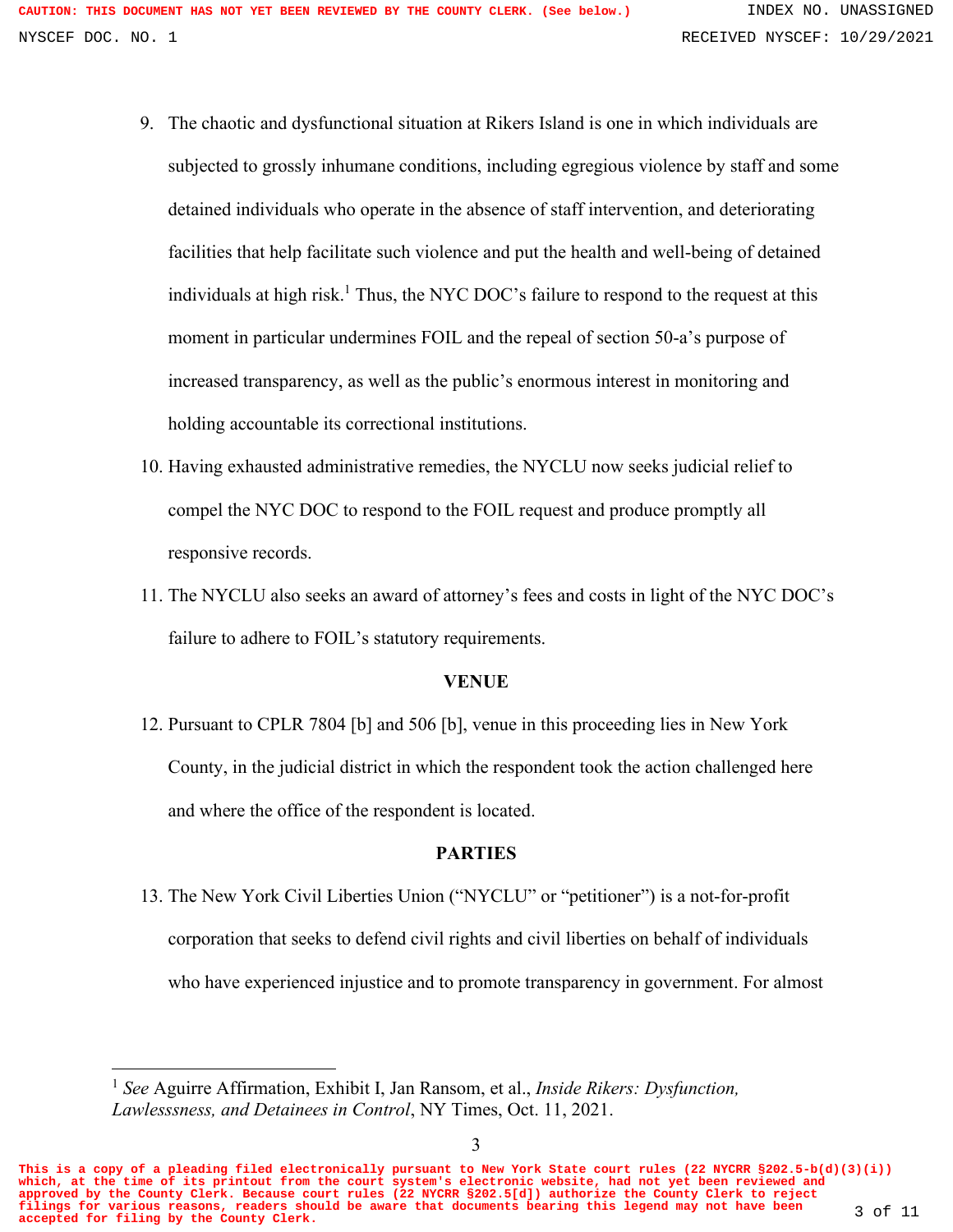seventy years, the NYCLU has been involved in litigation and public policy advocacy on behalf of New Yorkers to demand government accountability and transparency.

14. The New York City Department of Correction ("NYC DOC" or "respondent") is a public agency subject to the requirements of the Freedom of Information Law, New York Public Officers Law § 84 *et seq*.

#### **FACTUAL BACKGROUND AND PROCEDURAL HISTORY**

#### **The Repeal of Section 50-a**

- 15. Until June 2020, Civil Rights Law Section 50-a ("section 50-a") posed a substantial obstacle to transparency and accountability in law enforcement, including around allegations of misconduct by corrections officers, as well as disciplinary matters, in the State of New York. The statute generally excluded from disclosure all "personnel records used to evaluate performance toward continued employment or promotion"—interpreted in the FOIL context to bar the release of misconduct complaints, investigative records, and disciplinary records.
- 16. Section 50-a was criticized as the most secretive record-shielding law in the nation. The New York State Committee on Open Government noted that the law "had been expanded in the courts to allow . . . departments to withhold from the public *virtually any record that contains any information that could conceivably* be used to evaluate the performance of a[n] . . . officer" (*see* Committee on Open Government, 2014 Annual Report 3–6, available at<https://video.dos.ny.gov/coog/pdfs/2014AnnualReport.pdf> [last accessed Oct. 28, 2021] [emphasis added]).

**This is a copy of a pleading filed electronically pursuant to New York State court rules (22 NYCRR §202.5-b(d)(3)(i)) which, at the time of its printout from the court system's electronic website, had not yet been reviewed and approved by the County Clerk. Because court rules (22 NYCRR §202.5[d]) authorize the County Clerk to reject filings for various reasons, readers should be aware that documents bearing this legend may not have been accepted for filing by the County Clerk.** 4 of 11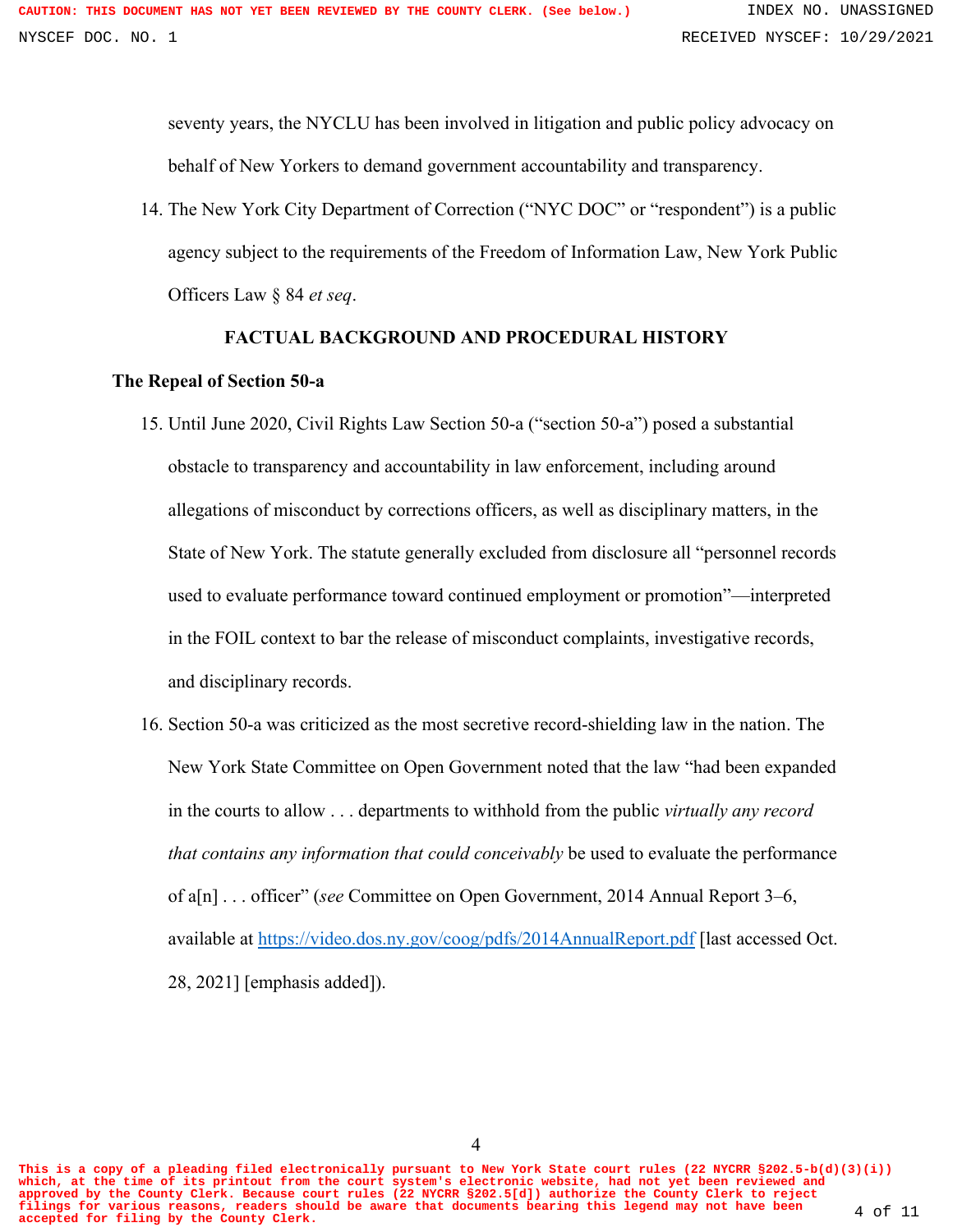- 17. Though many of these legal developments occurred in the context of police misconduct and disciplinary records, the law applied equally in other law enforcement contexts, including corrections.
- 18. Following the murder of George Floyd by a Minneapolis police officer, nationwide protests erupted, prompting public outrage and dialogue around the issues of violence, misconduct, and a lack of accountability within law enforcement.
- 19. As a result, lawmakers across the country began to reexamine the public's interest in changing a culture of lack of transparency and accountability in law enforcement.
- 20. New York State was no exception, especially given the long-standing criticism of section 50-a as an overly strict barrier to accountability.
- 21. In response, New York made the landmark decision to repeal the law in June 2020 (*see* Civil Rights Law § 50-a, repealed by 2020 NY Senate-Assembly Bill S8496, A10611; *Schenectady Police Benevolent Assn. v. City of Schenectady*, No. 2020-1411, 2020 WL 7978093, \*6 [Sup Ct, Schenectady County, Dec. 29, 2020] ["It strikes the Court that the legislature intended not just a change in law, rather, a change in culture."]).
- 22. Since the repeal, some law enforcement agencies have published narrow sets of data and records that were previously covered by section 50-a.
- 23. The NYC DOC itself maintains a public database, published in March of 2021, related to a narrow universe of disciplinary records that appear to cover only substantiated complaints of misconduct.
- 24. In addition to omitting non-substantiated allegations, the NYC DOC's website indicates that the public database does not include records related to cases involving drug smuggling or sexual violence, and only covers cases resolved in 2019 and 2020 (New

**This is a copy of a pleading filed electronically pursuant to New York State court rules (22 NYCRR §202.5-b(d)(3)(i)) which, at the time of its printout from the court system's electronic website, had not yet been reviewed and approved by the County Clerk. Because court rules (22 NYCRR §202.5[d]) authorize the County Clerk to reject filings for various reasons, readers should be aware that documents bearing this legend may not have been accepted for filing by the County Clerk.** 5 of 11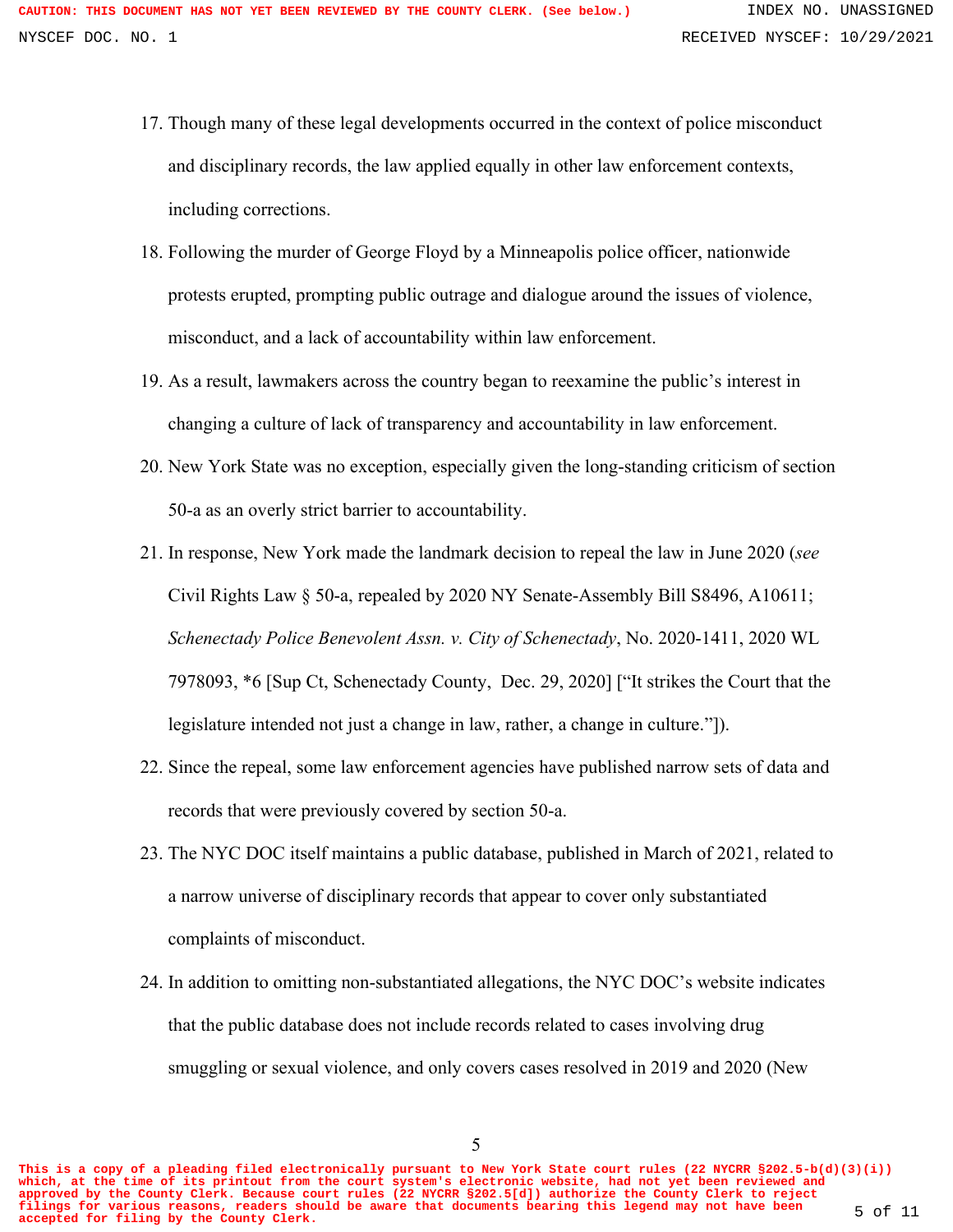York City Dept. of Corrections, Statistics and Compliance, *Uniform Staff Discipline Reports*,<https://www1.nyc.gov/site/doc/about/statistics-and-compliance.page> [last accessed Oct. 28, 2021]).

25. Long-standing issues within the NYC DOC, including years-long delays in the resolution of complaints, issues of impunity, and a lack of consistent corrective disciplinary action imply a large universe of unresolved and unsubstantiated complaints within the NYC DOC (*see, e.g.*, Steve Martin et al., Eleventh Report of the *Nunez* Independent Monitor 221-258 [May 11, 2021], available at

[https://www1.nyc.gov/assets/doc/downloads/pdf/11th\\_Monitor\\_Report.pdf](https://www1.nyc.gov/assets/doc/downloads/pdf/11th_Monitor_Report.pdf) [last accessed

Oct. 28, 2021] ["[T]he lack of timely accountability allows Staff to act with impunity and the culture of violence to persist."]). Thus, in all likelihood, the NYC DOC's public database covers only a small portion of the NYC DOC's misconduct and disciplinary records, and any non-published internal version of that same database could reveal a great deal about the numbers of unresolved, unsubstantiated, or abandoned misconduct complaints that have yet to see the light of day.

# **The NYCLU's FOIL Request to the NYC DOC**

- 26. On April 30, 2021, following the repeal of section 50-a and the publication of the NYC DOC's 2019 and 2020 databases, the NYCLU sent a FOIL request to the NYC DOC's Foil Officer seeking four categories of records relating to those databases—plus any other similar databases of misconduct complaints and discipline maintained by the agency:
	- 1. Documents sufficient to identify all databases maintained by or on behalf of the Department that include information about (a) complaints or reports of misconduct against Department employees, or (b) discipline of Department employees in response to a complaint or set of complaints.
	- 2. For each database identified in request 1 (above), please provide any documents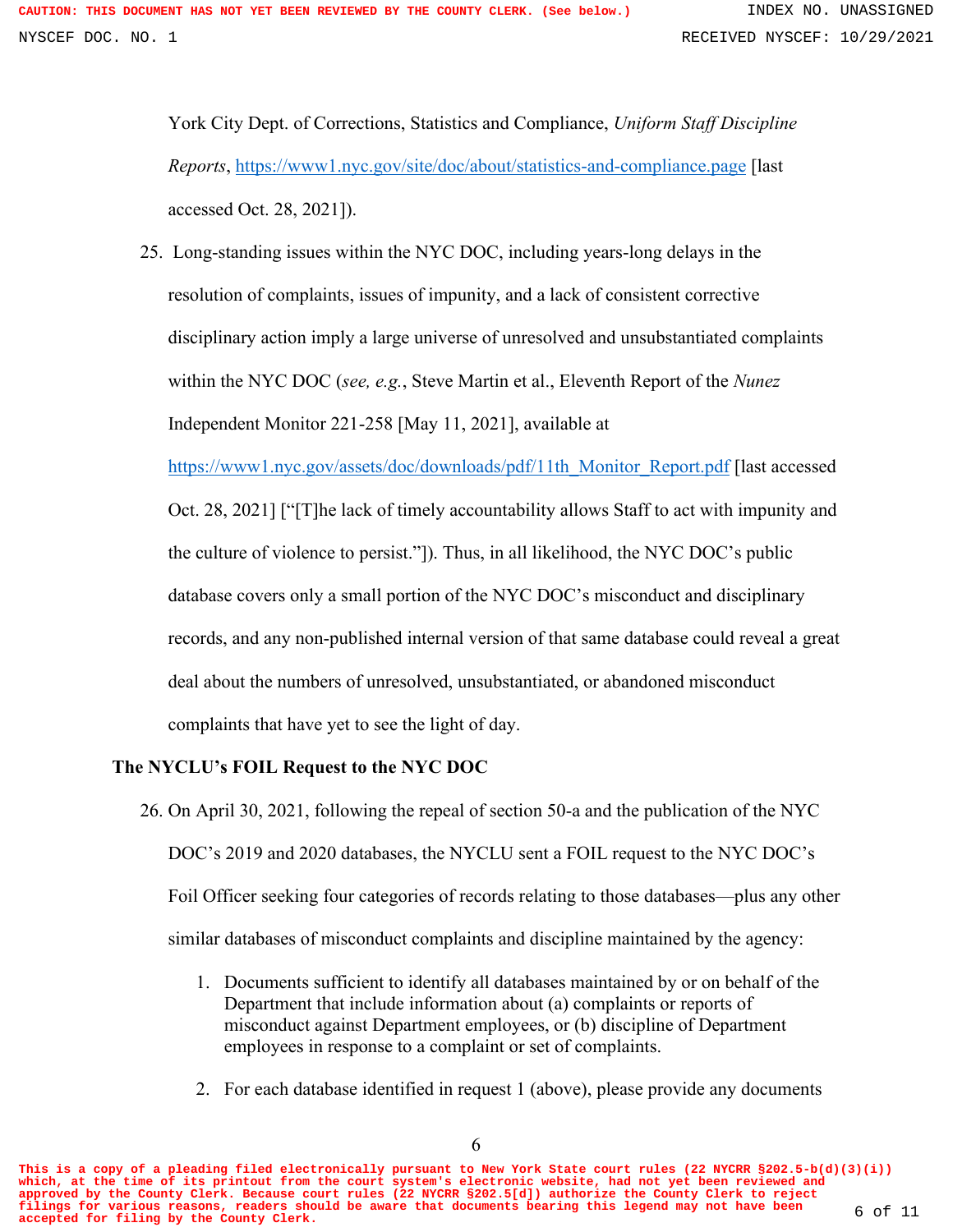that include the following:

- a. A description of the database's structure or format;
- b. A description of each field or column in the database;
- c. An explanation of all abbreviations or acronyms in the database.
- 3. Any databases maintained by or on behalf of the Department that include information about complaints or reports of misconduct against Department employees, including the following data regarding each complaint or report of misconduct:
	- a. The name, position, and duty station of the Department employee;
	- b. The type of complaint (e.g. use of force, discourtesy, racial profiling or bias, etc.);
	- c. The date and location of the alleged incident that is the subject of the complaint or report;
	- d. Whether the complaint or report of misconduct was investigated;
	- e. The division of the Department or the name of the entity that investigated the complaint or report;
	- f. What the outcome of the investigation was (e.g. substantiated/found to be true and not compliant with policy; exonerated/found to be true and compliant with policy; unfounded/found to be untrue; unsubstantiated/insufficient evidence to determine truth or falsity or compliance with policy); and
	- g. For each substantiated complaint, whether the investigation resulted in the initiation of a disciplinary process, any disciplinary settlement, or the imposition of discipline.
- 4. Any databases maintained by or on behalf of the Department that include information about discipline of Department employees in response to a complaint or set of complaints, including the following data regarding each instance in which a disciplinary process was initiated other than for a technical infraction that did not involve a member of the public:
	- a. The name, position, and duty station of the Department employee;
	- b. The type of disciplinary charges (e.g. use of force, discourtesy, racial profiling or bias, etc.);
	- c. The date and location of the alleged incident that is the subject of the disciplinary charges;
	- d. The outcome of the disciplinary charges (e.g. sustained, not sustained, settled); and
	- e. The discipline, if any, imposed (e.g. termination, suspension, loss of pay or vacation days, admonition).

(Aguirre Affirmation, Exhibit A, FOIL Request by the NYCLU dated April 30, 2021 ["FOIL

Request"].)

**This is a copy of a pleading filed electronically pursuant to New York State court rules (22 NYCRR §202.5-b(d)(3)(i)) which, at the time of its printout from the court system's electronic website, had not yet been reviewed and** approved by the County Clerk. Because court rules (22 NYCRR §202.5[d]) authorize the County Clerk to reject<br>filings for various reasons, readers should be aware that documents bearing this legend may not have been 7 of 11<br>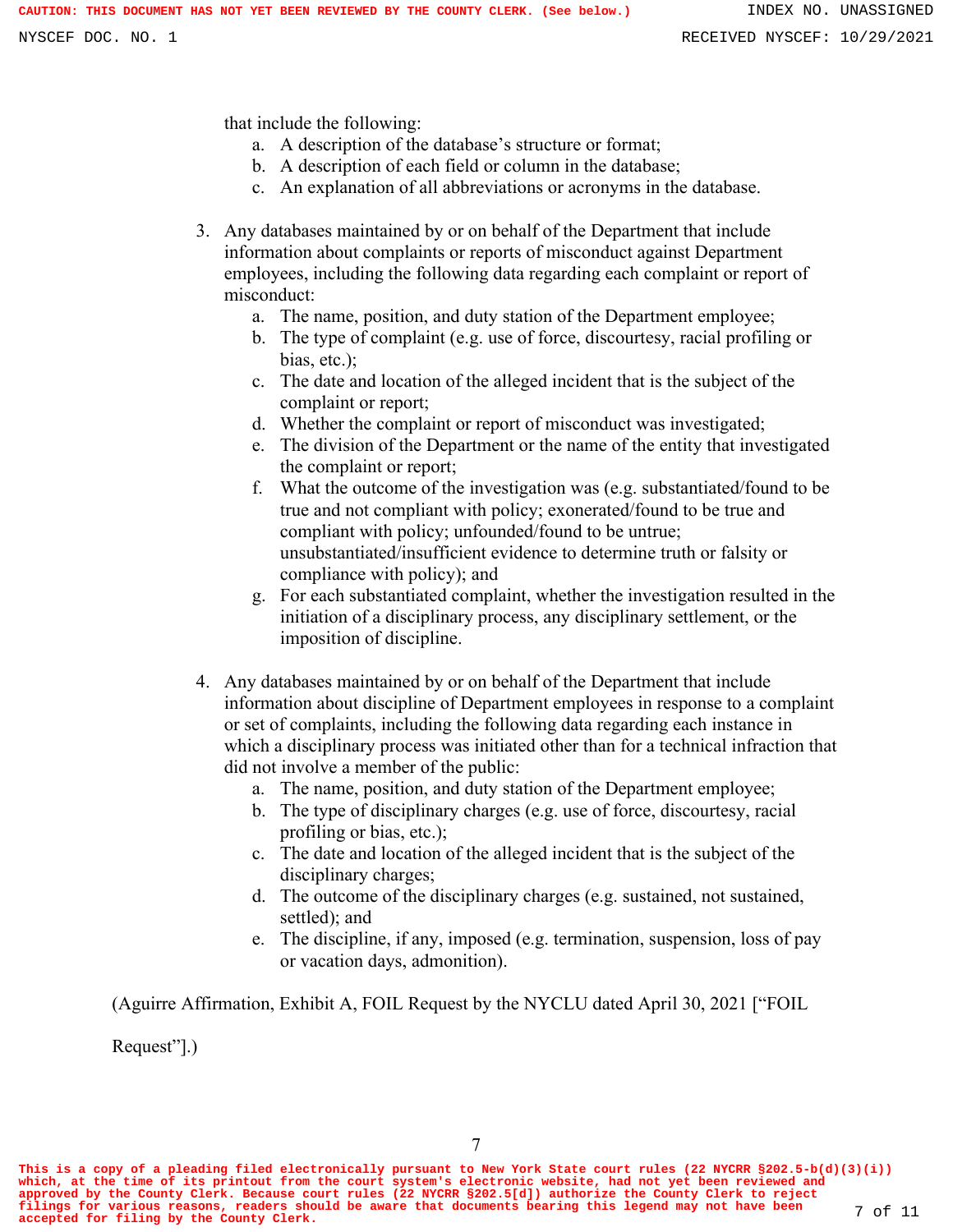- 27. On May 5, 2021, the NYC DOC acknowledged the NYCLU's FOIL request and set an expected response date of June 7, 2021<sup>2</sup> (Aguirre Affirmation, Exhibit B, FOIL Request Acknowledgment dated May 5, 2021 ["Acknowledgment Letter"]).
- 28. On June 3, 2021, the NYC DOC provided an "interim response" to the FOIL request seeking an additional two months, until August 2021, to respond to the request (Aguirre Affirmation, Exhibit D, NYC DOC Interim Response dated June 3, 2021 ["Interim Response"]).
- 29. On June 10, 2021, the NYCLU timely filed an administrative appeal in accordance with Public Officers Law 89 [4] [a] (Aguirre Affirmation, Exhibit E, NYCLU Administrative Appeal Letter dated June 10, 2021 [ "Administrative Appeal Letter"]). The appeal noted that the proposed response date, in August  $2021<sup>3</sup>$  which was about three months after the May 5, 2021 date of acknowledgment, was not reasonable under the circumstances "[g]iven that the request is sufficiently narrowed to existing *electronic* databases that the Department maintains or has access to." (*Id.* [emphasis in original]).
- 30. On June 22, 2021, after the NYCLU contacted the NYC DOC to request an acknowledgement and the status of the administrative appeal, the NYC DOC requested that the appeal be submitted to Adjuwa Thomas and provided an email for Ms. Thomas (*see* Aguirre Affirmation, Exhibit F, NYC DOC June 22, 2021 Response Email).
- 31. The NYCLU submitted the appeal to Ms. Thomas, as directed, that same day (Aguirre Affirmation, Exhibit G, NYCLU Email to Adjuwa Thomas dated June 22, 2021).

**This is a copy of a pleading filed electronically pursuant to New York State court rules (22 NYCRR §202.5-b(d)(3)(i)) which, at the time of its printout from the court system's electronic website, had not yet been reviewed and approved by the County Clerk. Because court rules (22 NYCRR §202.5[d]) authorize the County Clerk to reject filings for various reasons, readers should be aware that documents bearing this legend may not have been accepted for filing by the County Clerk.** 8 of 11

 $2$  The acknowledgement letter also sought clarification on two discrete aspects of the request, which the NYCLU provided in two follow up emails dated the same day (Aguirre Affirmation, Exhibit C, NYCLU Emails Clarifying FOIL Request).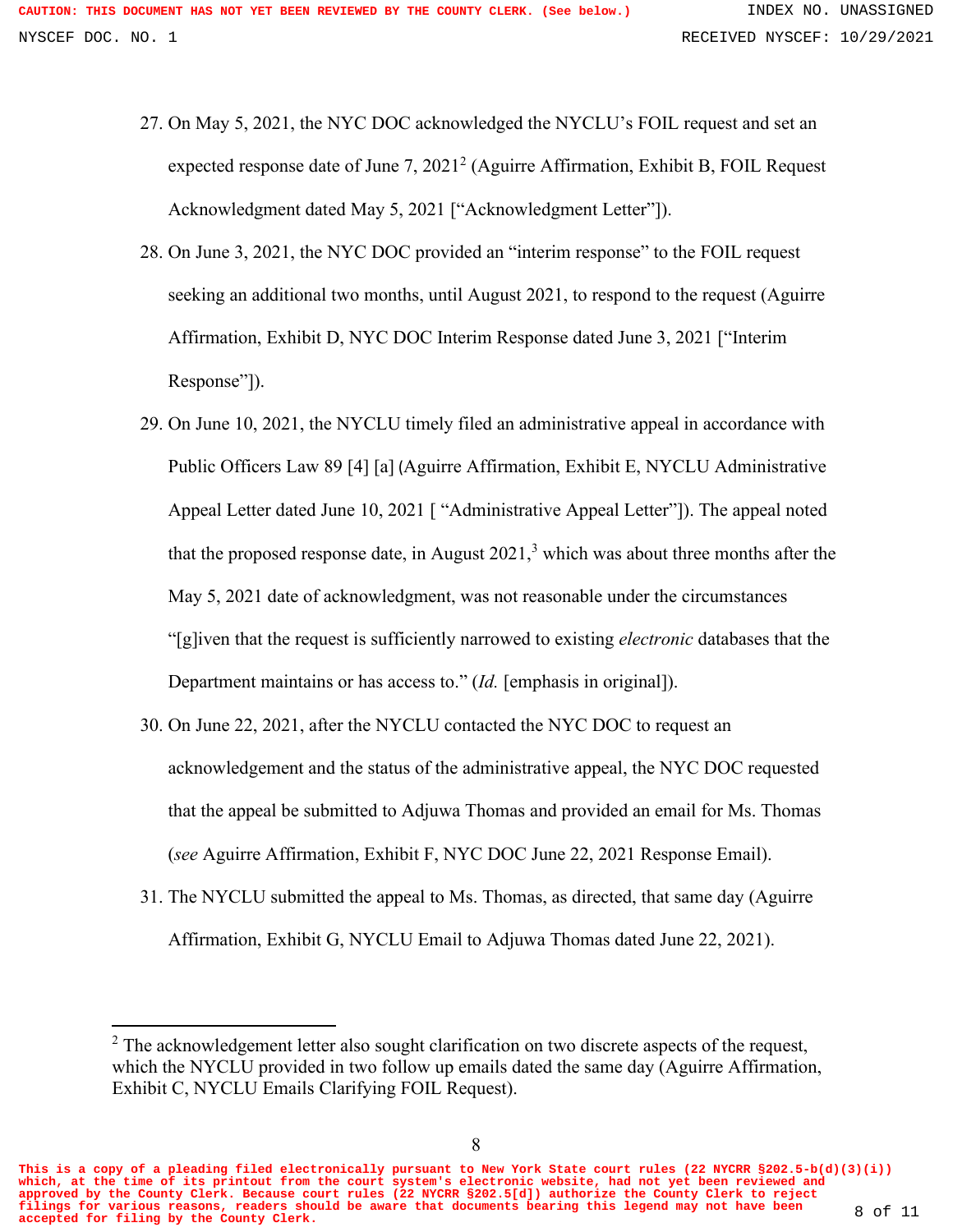32. To date, the NYCLU has received no response to its June 22 appeal.

- 33. The NYC DOC also failed to provide any further response in August 2021, the timeframe it originally proposed as a deadline to respond to the NYCLU's FOIL request, or at any point thereafter.
- 34. Despite the push for transparency within law enforcement and corrections agencies in New York, the NYC DOC continues to withhold crucial information regarding potential misconduct and disciplinary matters from the public by denying the request in the manner challenged here.

### **CAUSES OF ACTION UNDER ARTICLE 78**

- 35. The petitioner repeats and realleges paragraphs 1–34 hereof as if fully set forth herein.
- 36. Article 78 is the appropriate method for review of agency determinations concerning FOIL requests.
- 37. The petitioner has a clear right to production of the records responsive to items 1 through 4 of the request.
- 38. There is no basis in law or fact for the respondent to fail to respond to the initial FOIL request or the administrative appeal.
- 39. The respondent's obligation under FOIL to respond to a FOIL request, respond to a FOIL administrative appeal, and produce documents is mandatory, not discretionary.
- 40. The petitioner exhausted its administrative remedies with the respondent when it appealed the respondent's constructive denial of the request and did not receive records or an adequate response to the appeal within ten business days as required by Public Officers Law  $\S 89 [4][a]$ .
- 41. The petitioner has no other remedy at law.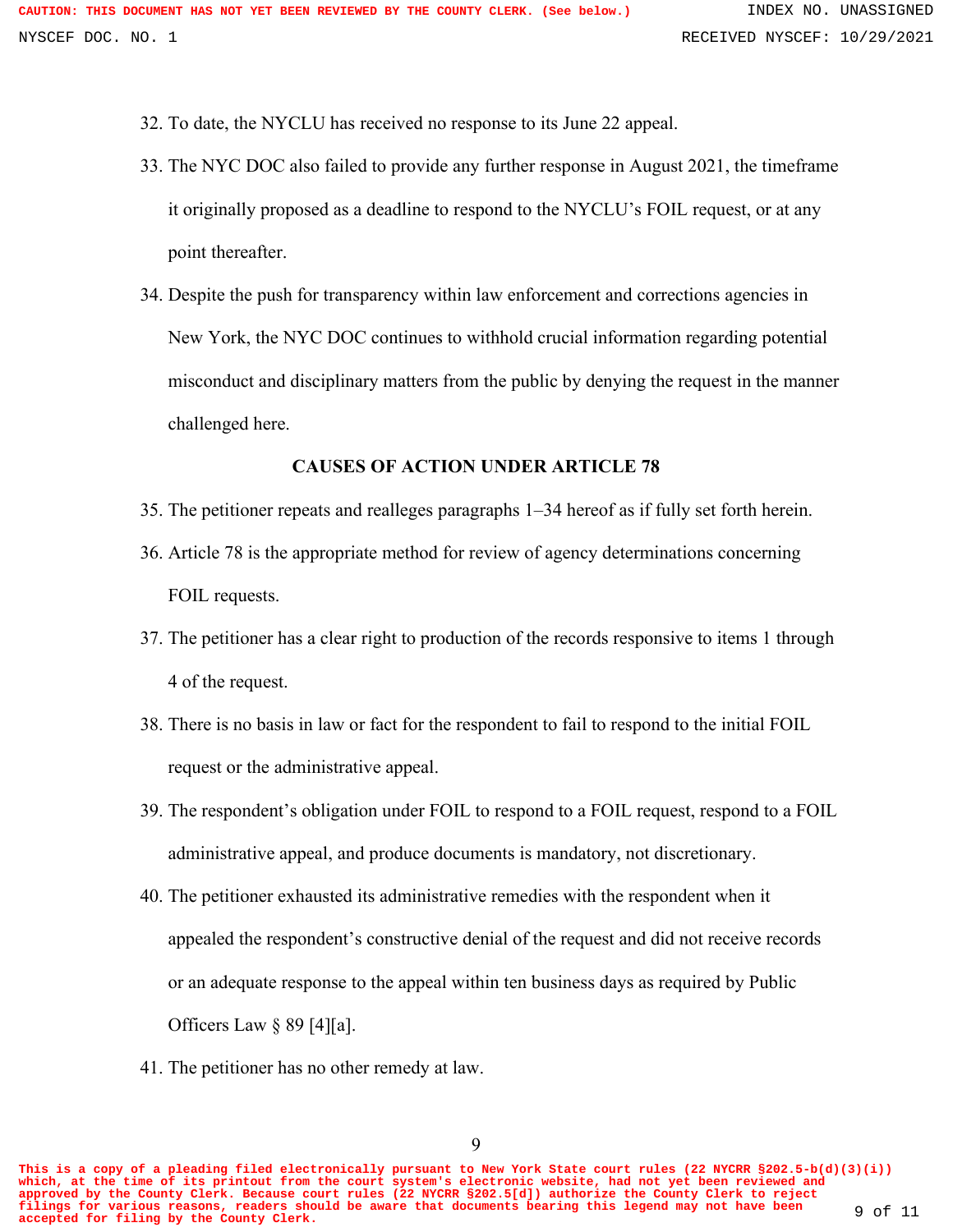42. The petition is timely under CPLR § 217.

### **REQUESTED RELIEF**

WHEREFORE, the petitioner seeks judgment:

- (1) Pursuant to CPLR § 7806, directing the respondent to comply with its duty under FOIL and disclose the records sought by the petitioner in Requests 1 to 4 in the FOIL request dated April 30, 2021;
- (2) Awarding reasonable attorneys' fees and litigation costs as allowed under New York Public Officers Law § 89; and
- (3) Granting such other relief as the Court deems just and proper.

Respectfully Submitted,

 $\cup$ 

NEW YORK<sup>I</sup>CIVIL LIBERTIES UNION FOUNDATION By: Guadalupe Victoria Aguirre Robert Hodgson Christopher Dunn 125 Broad St., Floor 19 New York, NY 10004 Tel: (212) 607-3300 Fax: (212) 607-3318 Email: laguirre@nyclu.org

Date: October 29, 2021 *Counsel for Petitioner* New York, New York

**This is a copy of a pleading filed electronically pursuant to New York State court rules (22 NYCRR §202.5-b(d)(3)(i)) which, at the time of its printout from the court system's electronic website, had not yet been reviewed and** approved by the County Clerk. Because court rules (22 NYCRR §202.5[d]) authorize the County Clerk to reject<br>filings for various reasons, readers should be aware that documents bearing this legend may not have been 10 of 11